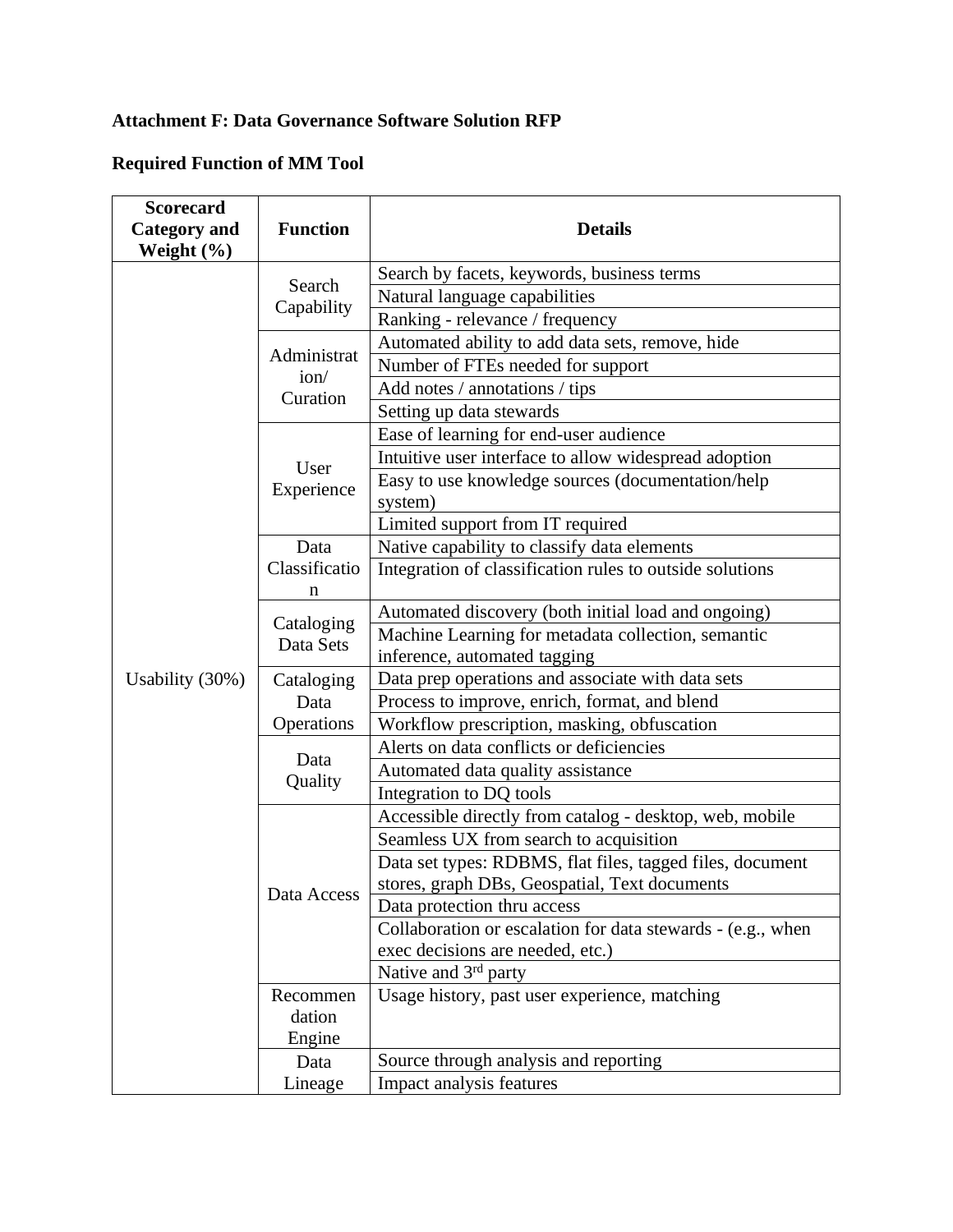|                          |                        | Integrity of data - knowing source to find lineage; where                    |
|--------------------------|------------------------|------------------------------------------------------------------------------|
|                          |                        | data resides helps to respond to incidents to provide                        |
|                          |                        | corrective action                                                            |
|                          |                        | Preview, data profiles, user ratings, reviews, curator                       |
|                          | Data Set<br>Evaluation | annotations, data quality info.                                              |
|                          |                        | Examples include:                                                            |
|                          |                        | Basic counts of staff "type" (Licensed vs unlicensed,                        |
|                          |                        | Physician vs psychologist vs therapist vs CRNP                               |
|                          |                        | etc.), job title (as defined by CBH), etc.                                   |
|                          |                        | Basic counts by provider/program location                                    |
|                          |                        | Monitoring of relevant state regulations regarding<br>ratios/hours/caseloads |
|                          |                        | Quickly flagging concerning                                                  |
|                          |                        | degrees/schools/individual staff via queries/searches                        |
|                          |                        | Ability to assign individual identifiers that can be                         |
|                          |                        | used by non-licensed staff across                                            |
|                          |                        | programs/providers and report on them.                                       |
|                          | Usage<br>Metadata      | Used for dataset evaluation and intelligent recommendations                  |
|                          |                        | Who has used the data set, for what use cases, how frequent,                 |
|                          |                        | popular companion data sets                                                  |
|                          |                        | Metrics regarding frequency of use and analytic use cases -                  |
|                          |                        | assists with valuation                                                       |
|                          | Metadata               | What data about the data is being collected and support of                   |
|                          | Catalog                | data lineage / traceability                                                  |
|                          | Security               | Connection to existing security framework                                    |
|                          |                        | Data set level, record / row level, column / field level,                    |
|                          |                        | security by value                                                            |
|                          |                        | <b>IAM</b>                                                                   |
|                          | Compliance             | How is PII and PHI handled natively in tool                                  |
|                          |                        | Audit support                                                                |
|                          | Integration            | <b>APIs</b>                                                                  |
| Security (30%)           |                        | Sources, DI, Visualization                                                   |
|                          |                        | Data loss prevention - integration with 3rd parties                          |
|                          |                        | How solution supports email as it relates to PHI/PII and                     |
|                          |                        | HIPAA compliance (vendor must be willing to comply with                      |
|                          |                        | business associate agreement)                                                |
|                          |                        | Role-based security (SSO)                                                    |
|                          |                        | Security levels for masked data                                              |
|                          |                        | <b>Integration of Controls</b>                                               |
| Configurability<br>(25%) | Typical<br>Deployment  | On prem, cloud, hybrid                                                       |
|                          |                        | Mobile                                                                       |
|                          |                        | Geography                                                                    |
|                          | Data Access            | Native and $3rd$ party                                                       |
|                          | Compatibili            | Horizon, VPN, Azure, Provider Portal, Population Health                      |
|                          | ty with                | (Health Catalyst software), Power BI, Snowflake,                             |